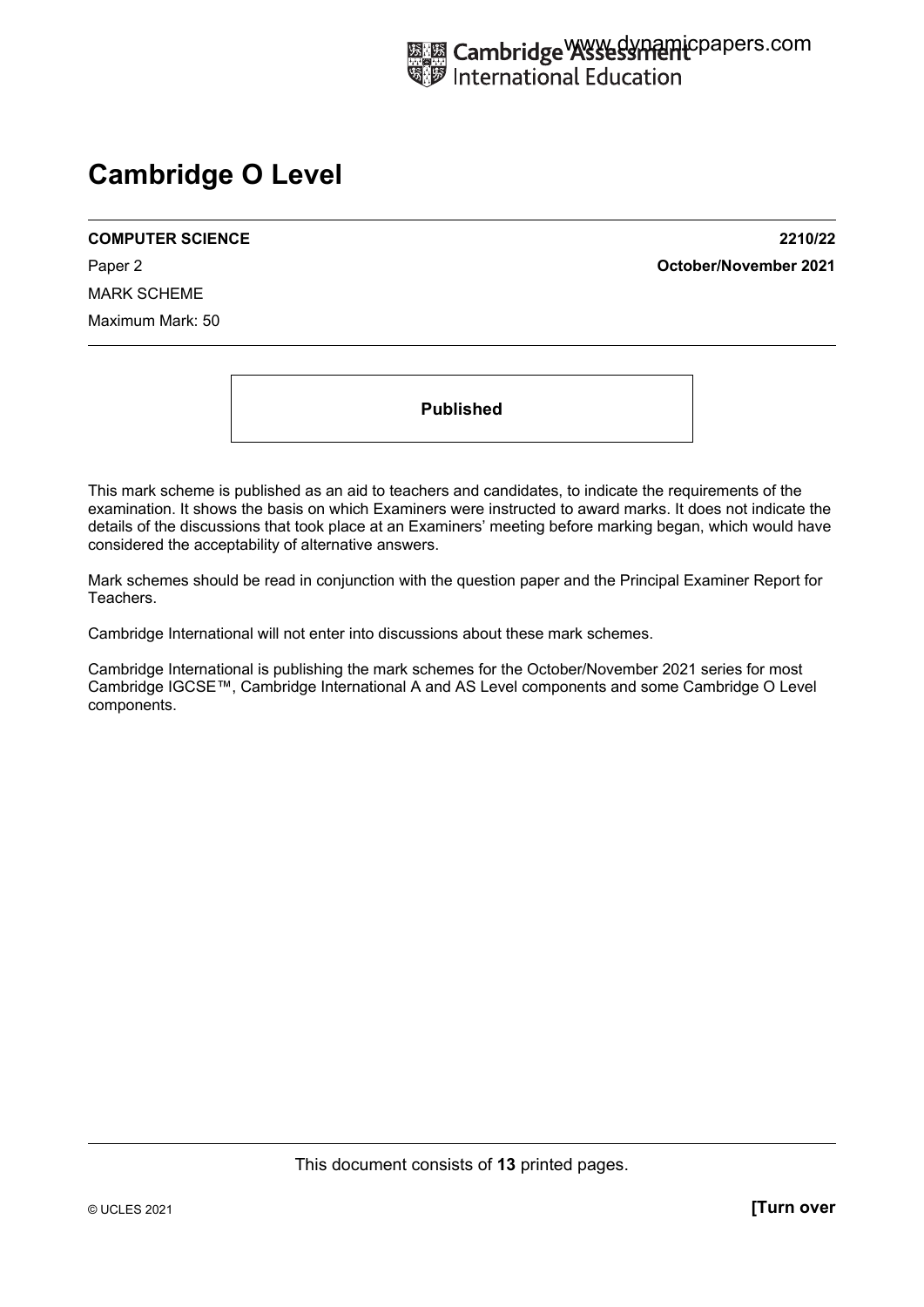# **Generic Marking Principles**

These general marking principles must be applied by all examiners when marking candidate answers. They should be applied alongside the specific content of the mark scheme or generic level descriptors for a question. Each question paper and mark scheme will also comply with these marking principles.

# GENERIC MARKING PRINCIPLE 1:

Marks must be awarded in line with:

- the specific content of the mark scheme or the generic level descriptors for the question
- the specific skills defined in the mark scheme or in the generic level descriptors for the question
- the standard of response required by a candidate as exemplified by the standardisation scripts.

GENERIC MARKING PRINCIPLE 2:

Marks awarded are always **whole marks** (not half marks, or other fractions).

# GENERIC MARKING PRINCIPLE 3:

Marks must be awarded **positively**:

- marks are awarded for correct/valid answers, as defined in the mark scheme. However, credit is given for valid answers which go beyond the scope of the syllabus and mark scheme, referring to your Team Leader as appropriate
- marks are awarded when candidates clearly demonstrate what they know and can do
- marks are not deducted for errors
- marks are not deducted for omissions
- answers should only be judged on the quality of spelling, punctuation and grammar when these features are specifically assessed by the question as indicated by the mark scheme. The meaning, however, should be unambiguous.

# GENERIC MARKING PRINCIPLE  $4$ .

Rules must be applied consistently, e.g. in situations where candidates have not followed instructions or in the application of generic level descriptors.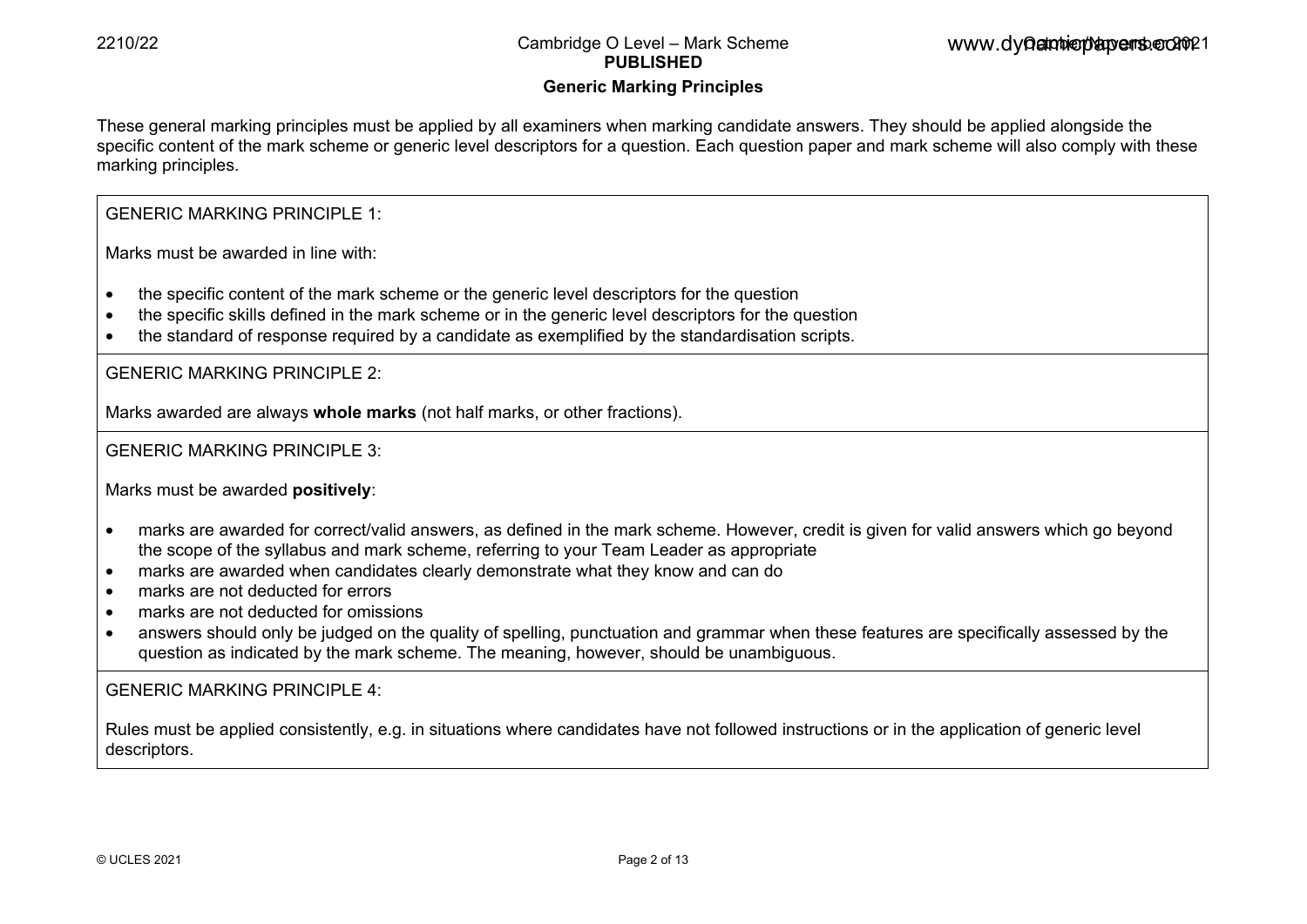### GENERIC MARKING PRINCIPLE 5:

Marks should be awarded using the full range of marks defined in the mark scheme for the question (however; the use of the full mark range may be limited according to the quality of the candidate responses seen).

### GENERIC MARKING PRINCIPLE 6:

Marks awarded are based solely on the requirements as defined in the mark scheme. Marks should not be awarded with grade thresholds or grade descriptors in mind.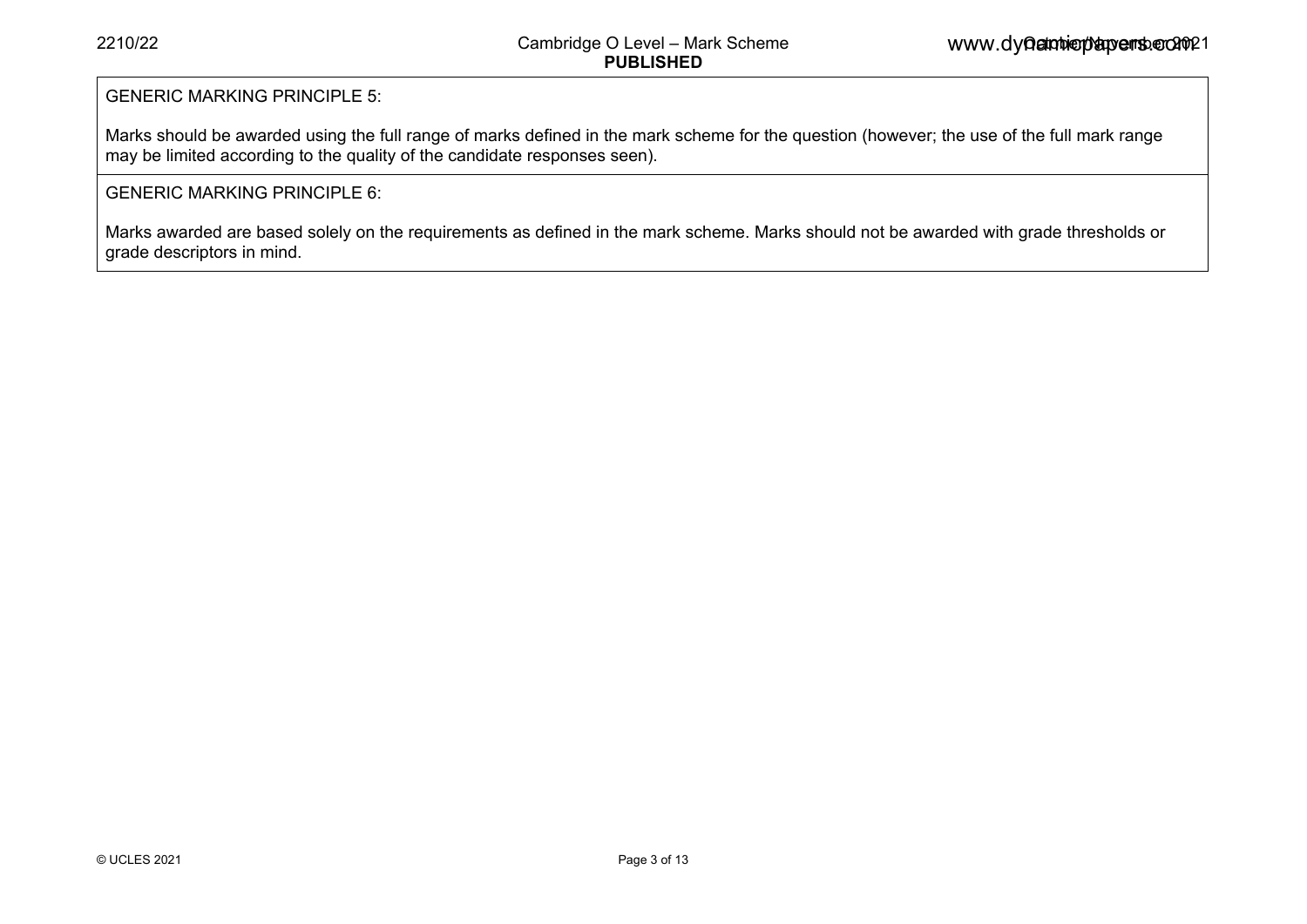| Question | <b>Answer</b>                                                                                                                                                                                                                                                                                                                                                                                                                                                                                                                                                                                       | <b>Marks</b>    |  |  |  |  |  |  |  |
|----------|-----------------------------------------------------------------------------------------------------------------------------------------------------------------------------------------------------------------------------------------------------------------------------------------------------------------------------------------------------------------------------------------------------------------------------------------------------------------------------------------------------------------------------------------------------------------------------------------------------|-----------------|--|--|--|--|--|--|--|
|          | <b>Section A</b>                                                                                                                                                                                                                                                                                                                                                                                                                                                                                                                                                                                    |                 |  |  |  |  |  |  |  |
| 1(a)(i)  | <b>One</b> mark per point<br>PassengerID// StartStage<br>Variable<br>Storing the unique ID number of the passenger// Storing/inputting the start stage of the journey<br>Use                                                                                                                                                                                                                                                                                                                                                                                                                        |                 |  |  |  |  |  |  |  |
| 1(a)(ii) | One mark per point<br>MP1 Name of array<br>MP2 Data type of array<br>MP3 Sample data for array<br>MP4 Use of array<br>MP5 At least two complete arrays with all of the above<br>Data type Sample data Use<br>Array name<br>to store the code for the home to start station<br>JourneyStage1string<br>C1<br>1.50<br>to store the price of first stage of the journey<br>PriceStage1<br>real                                                                                                                                                                                                          | $5\phantom{.0}$ |  |  |  |  |  |  |  |
| 1(b)     | One mark per bullet point<br>MP1<br>Use of validation check, e.g. range check, type check, presence check, length check, format check<br>MP <sub>2</sub><br>Use of conditional statement to check if the validation fails<br>MP3<br>a re-entry is requested<br>Use of loop to repeat the process until an acceptable answer is input<br>MP4<br>MP <sub>5</sub><br>More than one appropriate validation check used / described.                                                                                                                                                                      | 3               |  |  |  |  |  |  |  |
| 1(c)     | Any six from:<br>MP1<br>Conditional statement to check departure time against 10:00<br>MP <sub>2</sub><br>calculate 40% discount // calculate 60% of the original price<br>MP3<br>calculate discounted total price<br>MP4<br>Output the discounted total price<br>MP <sub>5</sub><br>Output the <b>booking details</b> with suitable messages<br>MP <sub>6</sub><br>Input with prompt for passenger confirmation<br>attempt at action following the confirmation input<br>MP7<br>MP8<br>Repeating booking data entry if incorrect<br>MP <sub>9</sub><br>Re-checking journey details for correctness |                 |  |  |  |  |  |  |  |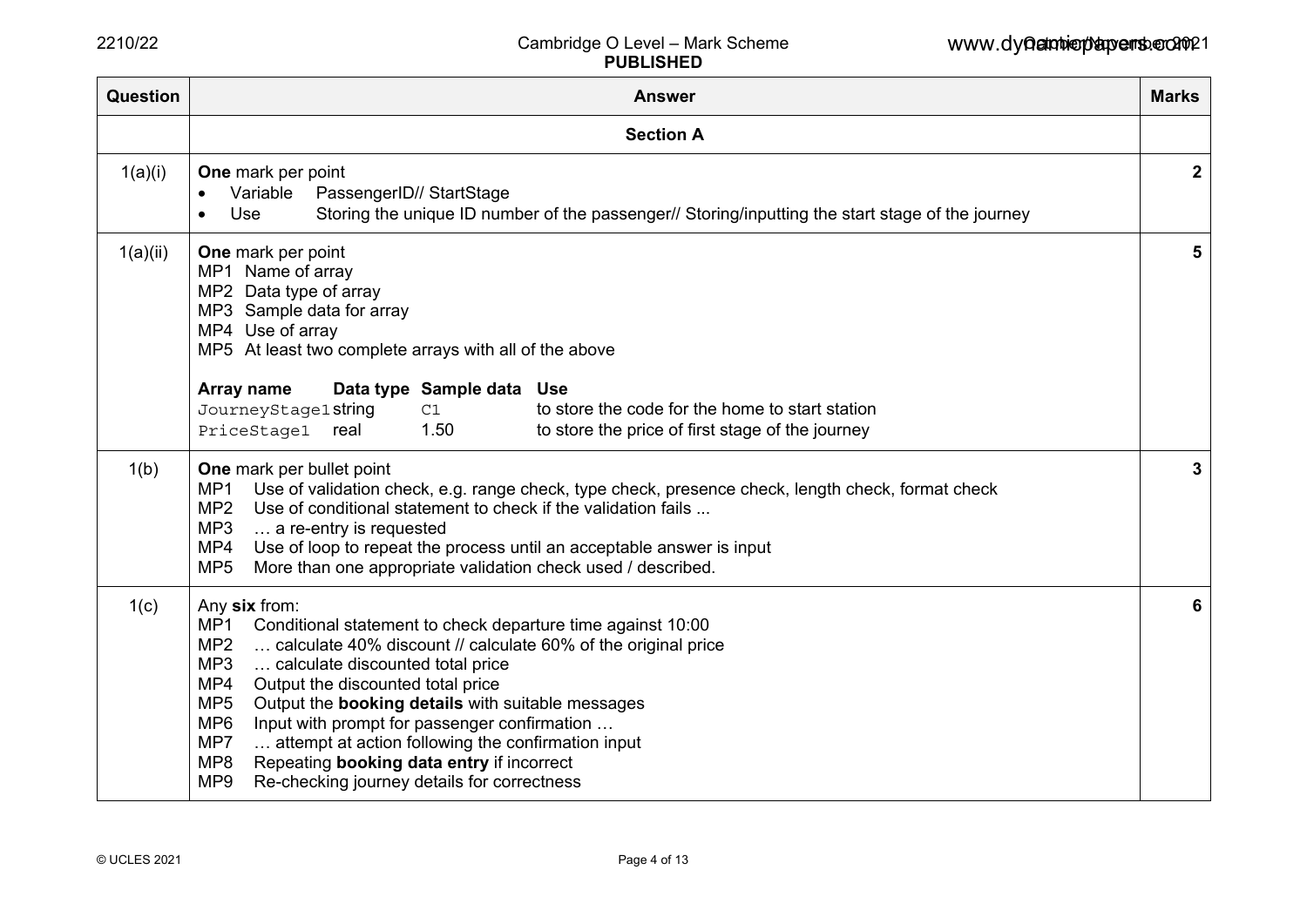| <b>Question</b> | <b>Answer</b>                                                                                                                                                                                                                                                                                                                                                                                                                                                                                                                                                                                                                                                                                                                                                                                                                                                                                                                             | <b>Marks</b> |
|-----------------|-------------------------------------------------------------------------------------------------------------------------------------------------------------------------------------------------------------------------------------------------------------------------------------------------------------------------------------------------------------------------------------------------------------------------------------------------------------------------------------------------------------------------------------------------------------------------------------------------------------------------------------------------------------------------------------------------------------------------------------------------------------------------------------------------------------------------------------------------------------------------------------------------------------------------------------------|--------------|
| 1(c)            | <b>Example answer</b><br>// Tasks 1 and 2 completed<br>IF CollectedTime [Index] > 10:00<br>THEN<br>JourneyCost [Index] ← JouneyCost [Index] * 0.6<br>ENDIF<br>PRINT "Your journey cost is: ", JourneyCost [Index]<br>PRINT "Your journey details are: ", PassengerID[Index], JourneyTime[Index],<br>JourneyCodes [Index], JourneyID [Index]<br>PRINT "Are these details correct? (Y or N)"<br>INPUT Correct<br>IF Correct = "N"<br>THEN<br>WHILE Correct = $"N"$<br>PRINT "Re-enter your journey details"<br>PRINT "Correct passenger ID "<br>INPUT PassengerID [Index]<br>PRINT "Correct journey time "<br>INPUT JourneyTime [Index]<br>PRINT "Correct journey codes "<br>INPUT JourneyCodes [Index]<br>PRINT "Your revised journey details are: ", PassengerID [Index],<br>JourneyTime [Index], JourneyCodes [Index]<br>PRINT "Are these details correct? (Y or N)"<br>INPUT Correct<br><b>ENDWHILE</b><br>ENDIF<br>//Program continues |              |
| 1(d)            | <b>Explanation of how each of the following could be done</b><br>Any four from:<br>MP1<br>Declaring/using a counter to store the number of bookings for each passenger<br>MP2<br>Updating the counter for the number of bookings made by each passenger<br>MP3<br>Attempt to check the number of bookings<br>for the correct condition e.g. if the number of bookings is more than 10 / equal to 10<br>MP4<br>Apply the extra discount to the total price of future journeys<br>MP <sub>5</sub>                                                                                                                                                                                                                                                                                                                                                                                                                                           | 4            |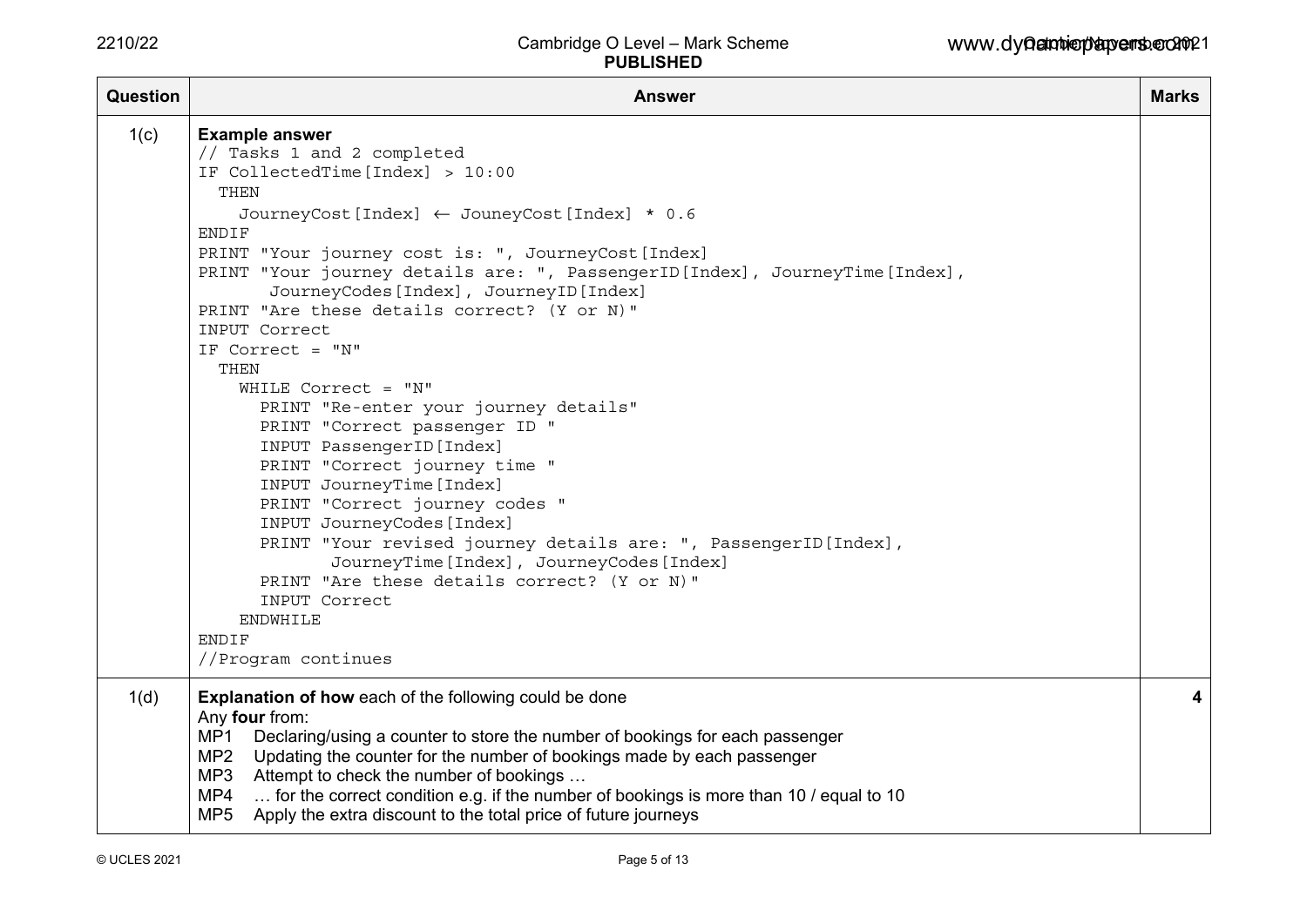| Question<br><b>Answer</b>                                                                                             |                                     |                                |                                  |  |  |  |  |  |  |  |
|-----------------------------------------------------------------------------------------------------------------------|-------------------------------------|--------------------------------|----------------------------------|--|--|--|--|--|--|--|
| <b>Section B</b>                                                                                                      |                                     |                                |                                  |  |  |  |  |  |  |  |
| One mark for two correct rows<br>Two marks for three correct rows<br><b>Three</b> marks for <b>four</b> correct rows. |                                     |                                |                                  |  |  |  |  |  |  |  |
| <b>Statement</b>                                                                                                      | <b>Validation</b><br>$(\check{ }')$ | Verification<br>$(\check{ }')$ | <b>Neither</b><br>$(\check{ }')$ |  |  |  |  |  |  |  |
| a check where data is re-entered to make sure no errors have<br>been introduced during data entry                     |                                     |                                |                                  |  |  |  |  |  |  |  |
| an automatic check to make sure the data entered has the correct<br>number of characters                              | ✓                                   |                                |                                  |  |  |  |  |  |  |  |
| a check to make sure the data entered is sensible                                                                     |                                     |                                |                                  |  |  |  |  |  |  |  |
| a check to make sure the data entered is correct                                                                      |                                     |                                |                                  |  |  |  |  |  |  |  |
|                                                                                                                       |                                     |                                |                                  |  |  |  |  |  |  |  |

| <b>Question</b> | <b>Marks</b><br><b>Answer</b>    |                                                                                              |  |  |  |  |  |  |  |
|-----------------|----------------------------------|----------------------------------------------------------------------------------------------|--|--|--|--|--|--|--|
| 3               | <b>One</b> mark per bullet point |                                                                                              |  |  |  |  |  |  |  |
|                 | Normal test data                 |                                                                                              |  |  |  |  |  |  |  |
|                 | Test data                        | e.g. 50 (allow any number between 1 and 100 inclusive)                                       |  |  |  |  |  |  |  |
|                 | Reason                           | Data that is within range and should be accepted                                             |  |  |  |  |  |  |  |
|                 | <b>Extreme test data</b>         |                                                                                              |  |  |  |  |  |  |  |
|                 | Test data                        | 100/1                                                                                        |  |  |  |  |  |  |  |
|                 | Reason                           | Data at the maximum / minimum end of the range and should be accepted                        |  |  |  |  |  |  |  |
|                 | <b>Erroneous test data</b>       |                                                                                              |  |  |  |  |  |  |  |
|                 | Test data                        | e.g. 300 (allow anything that isn't between 1 and 100 inclusive, including other data types) |  |  |  |  |  |  |  |
|                 | Reason                           | Data outside the range that should be rejected                                               |  |  |  |  |  |  |  |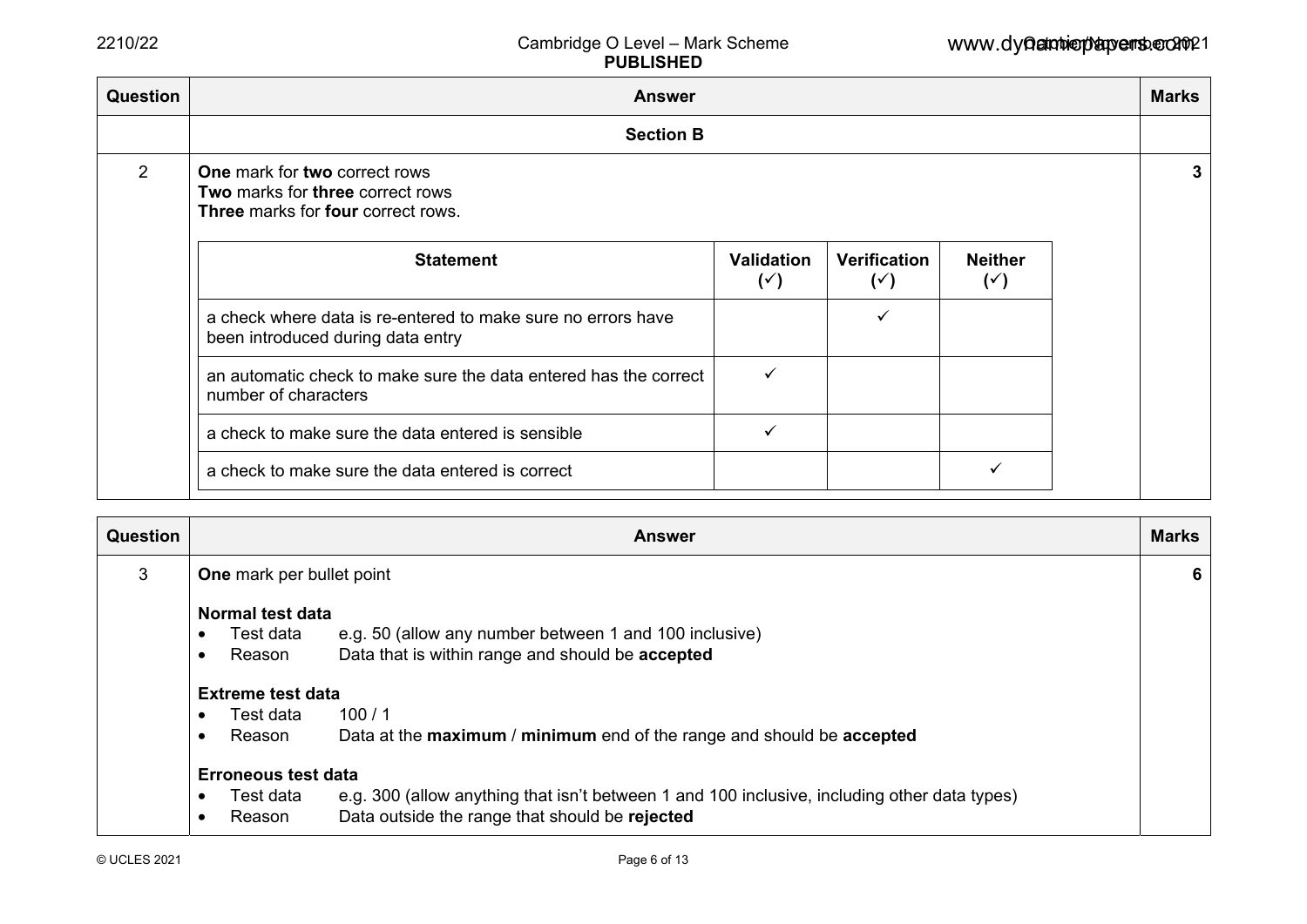| Question | <b>Answer</b>                                                                                                                                                                                                                                                             | <b>Marks</b> |  |  |  |  |  |
|----------|---------------------------------------------------------------------------------------------------------------------------------------------------------------------------------------------------------------------------------------------------------------------------|--------------|--|--|--|--|--|
| 4(a)     | One mark for error identified and suggested correction (Max three)                                                                                                                                                                                                        | 5            |  |  |  |  |  |
|          | Line 8 OUTPUT Value2 - should be INPUT Value2<br>Line 9 IF Operator - should be CASE OF Operator<br>Line 15 OUTPUT "The answer is ", Value1 - should be Answer                                                                                                            |              |  |  |  |  |  |
|          | The loop may be corrected using a number of alternative methods:                                                                                                                                                                                                          |              |  |  |  |  |  |
|          | <b>One</b> mark for error identified and suggested correction (Max two)                                                                                                                                                                                                   |              |  |  |  |  |  |
|          | <b>Method 1</b><br>Line 1 Continue $\leftarrow$ 1 should be Continue $\leftarrow$ 0<br>Line 22 UNTIL Continue = 0 should be ENDWHILE // Line 2 WHILE Continue = 0 should be REPEAT and Line<br>22 UNTIL Continue = $0$ should be Until Continue = 1                       |              |  |  |  |  |  |
|          | <b>OR</b>                                                                                                                                                                                                                                                                 |              |  |  |  |  |  |
|          | <b>Method 2</b><br>Line $2$ WHILE Continue = 0 should be REPEAT<br>Line 20 Continue $\leftarrow$ 1 should be Continue $\leftarrow$ 0 // Line 1 Continue $\leftarrow$ 1 should be Continue $\leftarrow$ 0 and Line<br>22 UNTIL Continue = $0$ should be Until Continue = 1 |              |  |  |  |  |  |
|          | <b>OR</b>                                                                                                                                                                                                                                                                 |              |  |  |  |  |  |
|          | <b>Method 3</b><br>Line 2 WHILE Continue = $0$ should be WHILE Continue = $1$<br>Line 20 Continue $\leftarrow$ 1 should be Continue $\leftarrow$ 0 and Line 22 UNTIL Continue = 0 should be ENDWHILE                                                                      |              |  |  |  |  |  |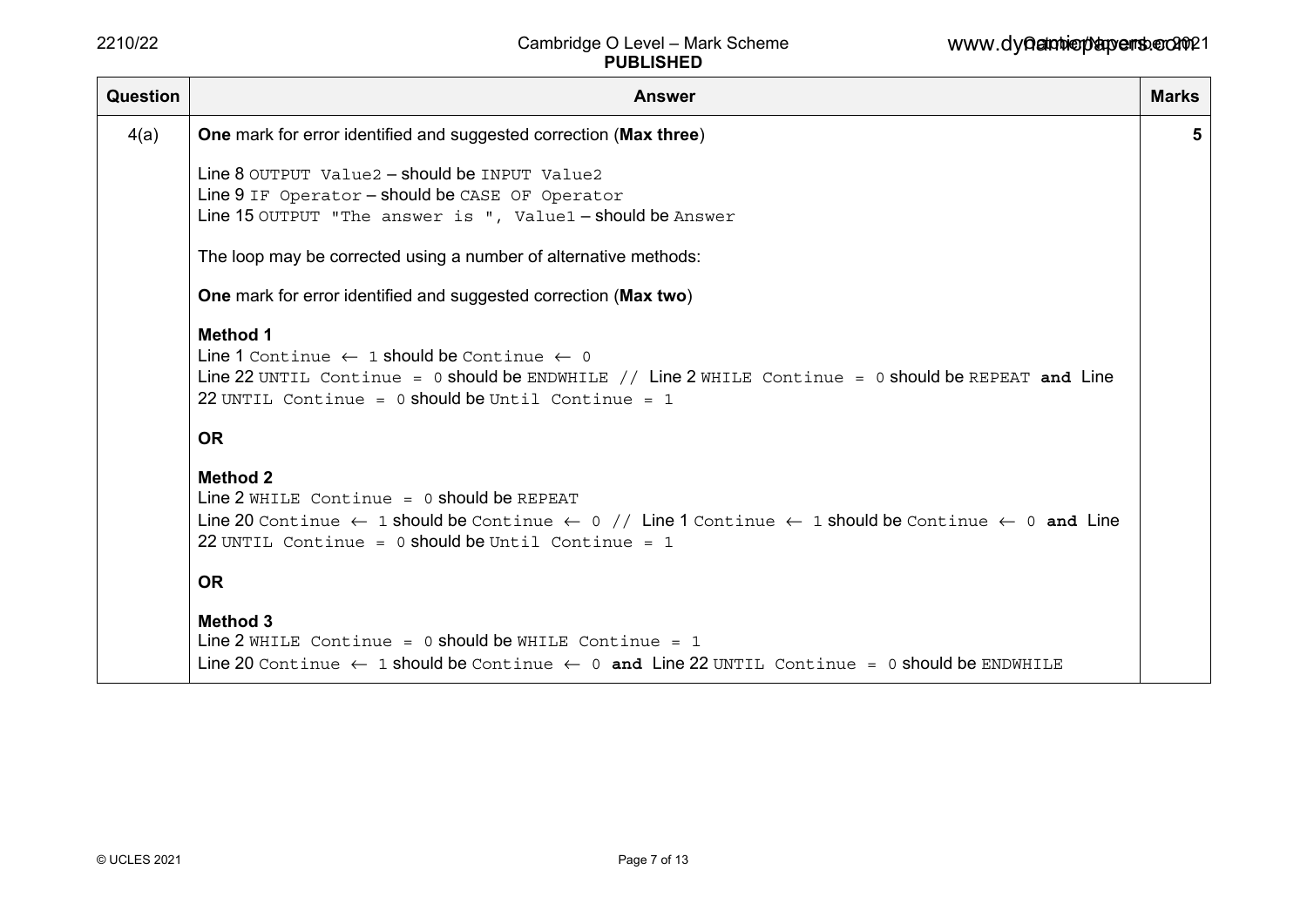| <b>Answer</b>                        |                                          |                                                                                                                                                                                                                                                                                                                                                                                                                                                                                                                                    |  |  |  |  |  |  |  |  |
|--------------------------------------|------------------------------------------|------------------------------------------------------------------------------------------------------------------------------------------------------------------------------------------------------------------------------------------------------------------------------------------------------------------------------------------------------------------------------------------------------------------------------------------------------------------------------------------------------------------------------------|--|--|--|--|--|--|--|--|
| <b>Corrected algorithm example 1</b> |                                          |                                                                                                                                                                                                                                                                                                                                                                                                                                                                                                                                    |  |  |  |  |  |  |  |  |
| 1 Continue $\leftarrow$ 0            |                                          |                                                                                                                                                                                                                                                                                                                                                                                                                                                                                                                                    |  |  |  |  |  |  |  |  |
|                                      |                                          |                                                                                                                                                                                                                                                                                                                                                                                                                                                                                                                                    |  |  |  |  |  |  |  |  |
| 3                                    |                                          |                                                                                                                                                                                                                                                                                                                                                                                                                                                                                                                                    |  |  |  |  |  |  |  |  |
| 4                                    |                                          |                                                                                                                                                                                                                                                                                                                                                                                                                                                                                                                                    |  |  |  |  |  |  |  |  |
|                                      |                                          |                                                                                                                                                                                                                                                                                                                                                                                                                                                                                                                                    |  |  |  |  |  |  |  |  |
|                                      |                                          |                                                                                                                                                                                                                                                                                                                                                                                                                                                                                                                                    |  |  |  |  |  |  |  |  |
|                                      |                                          |                                                                                                                                                                                                                                                                                                                                                                                                                                                                                                                                    |  |  |  |  |  |  |  |  |
| 9                                    |                                          |                                                                                                                                                                                                                                                                                                                                                                                                                                                                                                                                    |  |  |  |  |  |  |  |  |
|                                      | 1: Answer $\leftarrow$ Value1 + Value2   |                                                                                                                                                                                                                                                                                                                                                                                                                                                                                                                                    |  |  |  |  |  |  |  |  |
|                                      | $2:$ Answer $\leftarrow$ Value1 - Value2 |                                                                                                                                                                                                                                                                                                                                                                                                                                                                                                                                    |  |  |  |  |  |  |  |  |
|                                      |                                          |                                                                                                                                                                                                                                                                                                                                                                                                                                                                                                                                    |  |  |  |  |  |  |  |  |
|                                      |                                          |                                                                                                                                                                                                                                                                                                                                                                                                                                                                                                                                    |  |  |  |  |  |  |  |  |
|                                      |                                          |                                                                                                                                                                                                                                                                                                                                                                                                                                                                                                                                    |  |  |  |  |  |  |  |  |
|                                      |                                          |                                                                                                                                                                                                                                                                                                                                                                                                                                                                                                                                    |  |  |  |  |  |  |  |  |
|                                      |                                          |                                                                                                                                                                                                                                                                                                                                                                                                                                                                                                                                    |  |  |  |  |  |  |  |  |
|                                      | INPUT MoreValues                         |                                                                                                                                                                                                                                                                                                                                                                                                                                                                                                                                    |  |  |  |  |  |  |  |  |
|                                      |                                          |                                                                                                                                                                                                                                                                                                                                                                                                                                                                                                                                    |  |  |  |  |  |  |  |  |
|                                      | THEN                                     |                                                                                                                                                                                                                                                                                                                                                                                                                                                                                                                                    |  |  |  |  |  |  |  |  |
|                                      | Continue $\leftarrow$ 1                  |                                                                                                                                                                                                                                                                                                                                                                                                                                                                                                                                    |  |  |  |  |  |  |  |  |
|                                      |                                          |                                                                                                                                                                                                                                                                                                                                                                                                                                                                                                                                    |  |  |  |  |  |  |  |  |
|                                      |                                          |                                                                                                                                                                                                                                                                                                                                                                                                                                                                                                                                    |  |  |  |  |  |  |  |  |
|                                      |                                          |                                                                                                                                                                                                                                                                                                                                                                                                                                                                                                                                    |  |  |  |  |  |  |  |  |
|                                      |                                          |                                                                                                                                                                                                                                                                                                                                                                                                                                                                                                                                    |  |  |  |  |  |  |  |  |
|                                      | 5<br>6<br>7<br>$\overline{8}$            | 2 WHILE Continue = $0$ (DO)<br>OUTPUT "Enter 1 for +, 2 for -, 3 for * or 4 for /"<br>INPUT Operator<br>OUTPUT "Enter the first value"<br>INPUT Value1<br>OUTPUT "Enter the second value"<br>INPUT Value2<br>CASE OF Operator<br>10<br>11<br>12 3: Answer $\leftarrow$ Value1 * Value2<br>13<br>4: Answer $\leftarrow$ Value1 / Value2<br>14 ENDCASE<br>15 OUTPUT "The answer is ", Answer<br>OUTPUT "Do you wish to enter more values (Yes or No)?"<br>16<br>17<br>18 IF MoreValues = "No"<br>19<br>20<br>21 ENDIF<br>22 ENDWHILE |  |  |  |  |  |  |  |  |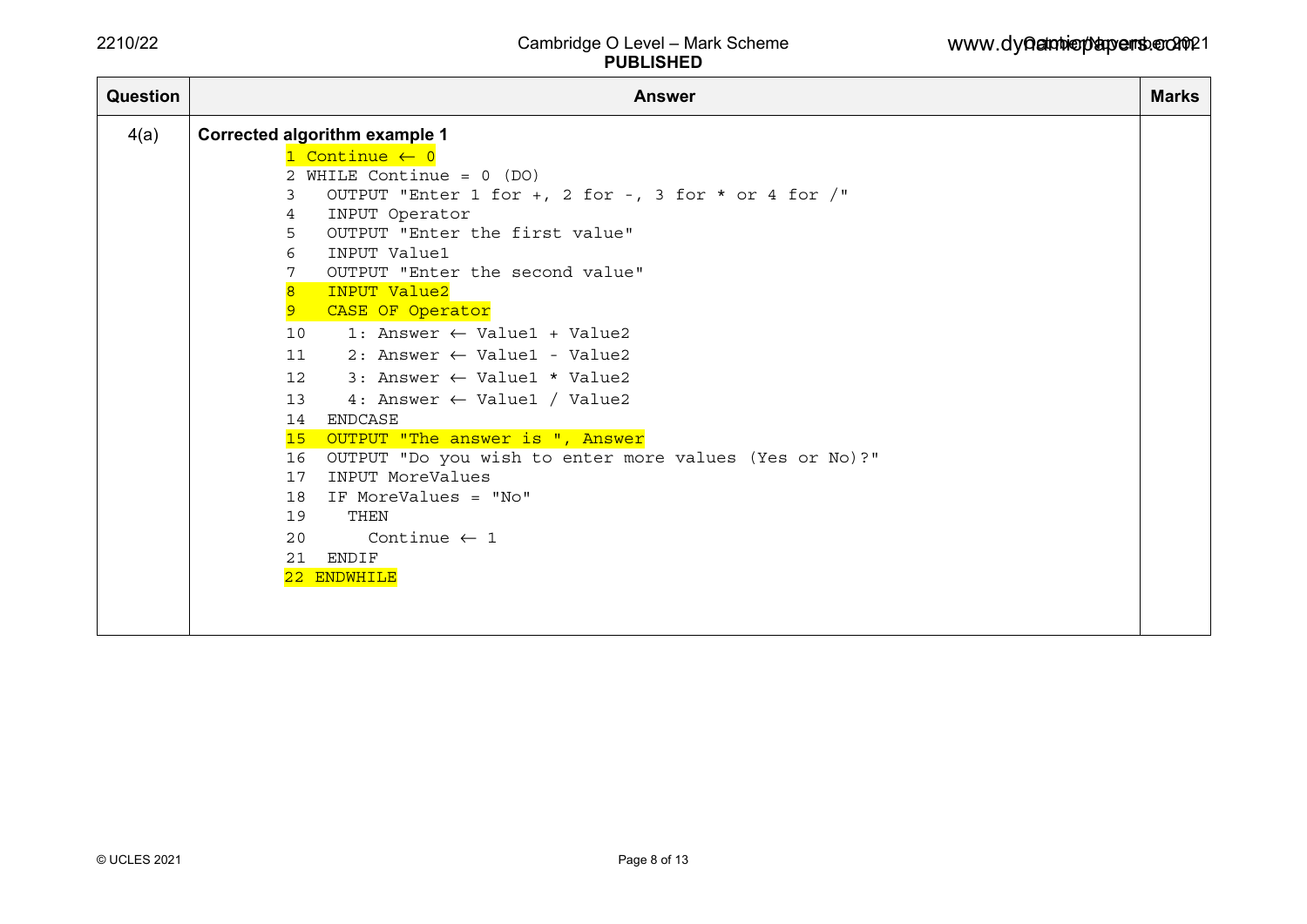| <b>Question</b> | <b>Answer</b>   |                                                        |  |  |  |  |  |  |
|-----------------|-----------------|--------------------------------------------------------|--|--|--|--|--|--|
| 4(a)            |                 | <b>Corrected algorithm example 2</b>                   |  |  |  |  |  |  |
|                 |                 | 1 Continue $\leftarrow$ 1                              |  |  |  |  |  |  |
|                 |                 | 2 REPEAT                                               |  |  |  |  |  |  |
|                 | 3               | OUTPUT "Enter 1 for +, 2 for -, 3 for * or 4 for $/$ " |  |  |  |  |  |  |
|                 | 4               | INPUT Operator                                         |  |  |  |  |  |  |
|                 | 5               | OUTPUT "Enter the first value"                         |  |  |  |  |  |  |
|                 | 6               | INPUT Value1                                           |  |  |  |  |  |  |
|                 |                 | OUTPUT "Enter the second value"                        |  |  |  |  |  |  |
|                 | $\overline{8}$  | INPUT Value2                                           |  |  |  |  |  |  |
|                 | 9               | CASE OF Operator                                       |  |  |  |  |  |  |
|                 | 10              | 1: Answer $\leftarrow$ Value1 + Value2                 |  |  |  |  |  |  |
|                 | 11              | 2: Answer $\leftarrow$ Value1 - Value2                 |  |  |  |  |  |  |
|                 | 12 <sup>°</sup> | $3:$ Answer $\leftarrow$ Value1 * Value2               |  |  |  |  |  |  |
|                 | 13              | 4: Answer $\leftarrow$ Value1 / Value2                 |  |  |  |  |  |  |
|                 | 14              | ENDCASE                                                |  |  |  |  |  |  |
|                 | 15              | OUTPUT "The answer is ", Answer                        |  |  |  |  |  |  |
|                 | 16              | OUTPUT "Do you wish to enter more values (Yes or No)?" |  |  |  |  |  |  |
|                 | 17              | INPUT MoreValues                                       |  |  |  |  |  |  |
|                 | 18              | IF MoreValues = "No"                                   |  |  |  |  |  |  |
|                 | 19              | THEN                                                   |  |  |  |  |  |  |
|                 | 20 <sub>o</sub> | Continue $\leftarrow$ 0                                |  |  |  |  |  |  |
|                 | 2.1             | ENDIF                                                  |  |  |  |  |  |  |
|                 |                 | 22 UNTIL Continue = $0$                                |  |  |  |  |  |  |
|                 |                 |                                                        |  |  |  |  |  |  |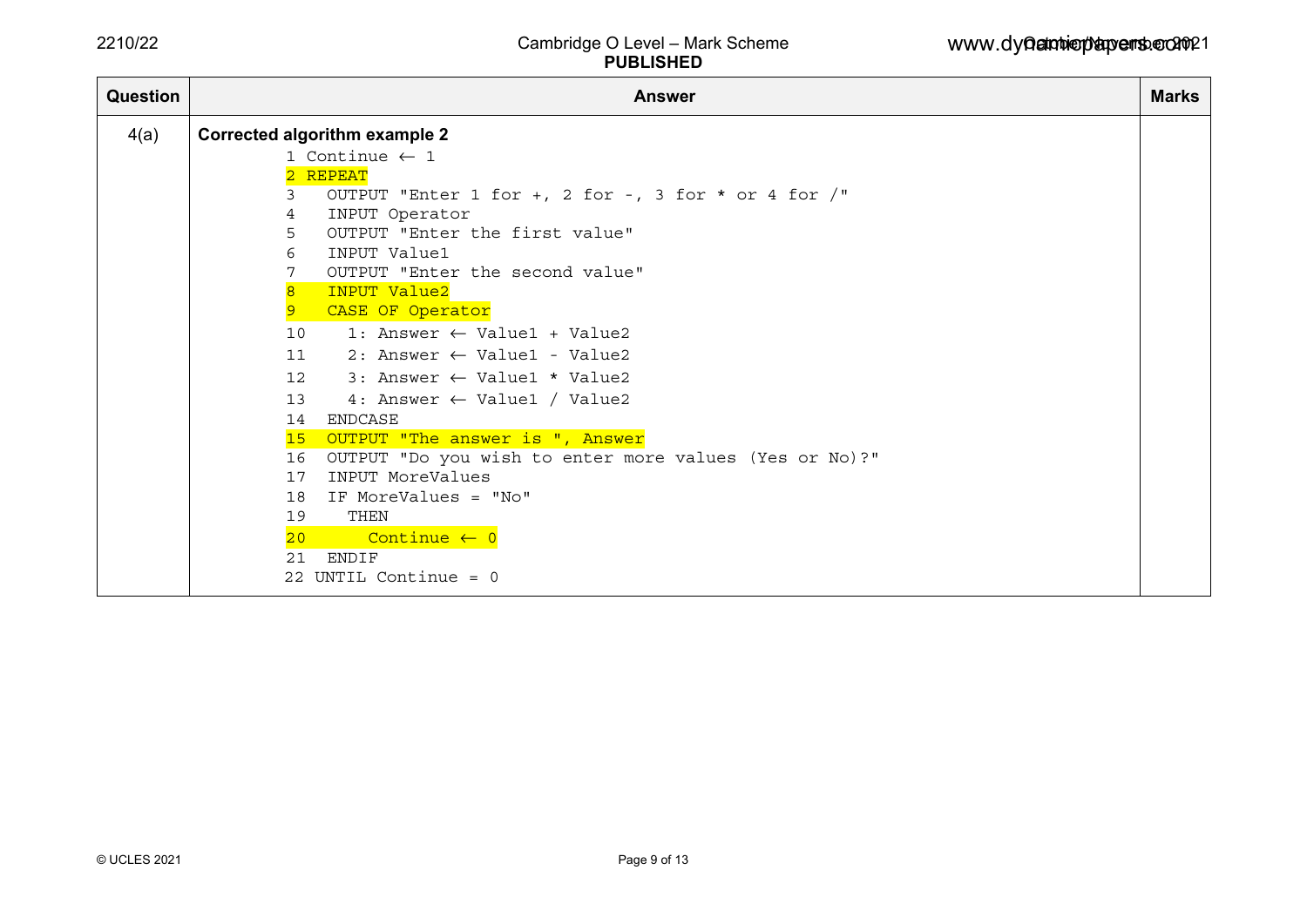| <b>Question</b> | <b>Answer</b>                                                                                                                                                                                                                                                                                                                                                                                                                                                                                                                    | <b>Marks</b> |
|-----------------|----------------------------------------------------------------------------------------------------------------------------------------------------------------------------------------------------------------------------------------------------------------------------------------------------------------------------------------------------------------------------------------------------------------------------------------------------------------------------------------------------------------------------------|--------------|
| 4(b)            | One mark per bullet<br>MP1<br>Appropriate loop (begin and end) / otherwise selection<br>MP2 Testing both ends of condition<br>MP3 Suitable message<br>MP4 Input/re-input<br>WHILE Operator < 1 OR Operator > 4 (DO)<br>OUTPUT "Enter 1, 2, 3 or 4"<br>INPUT Operator<br><b>ENDWHILE</b><br>Alternative answer<br><b>REPEAT</b><br>IF Operator < 1 OR Operator > 4<br>THEN<br>OUTPUT "Enter 1, 2, 3 or 4"<br>INPUT Operator<br>ENDIF<br>UNTIL Operator >= 1 AND Operator <= 4<br>One mark<br>After line 4 / between lines 2 and 5 | 5            |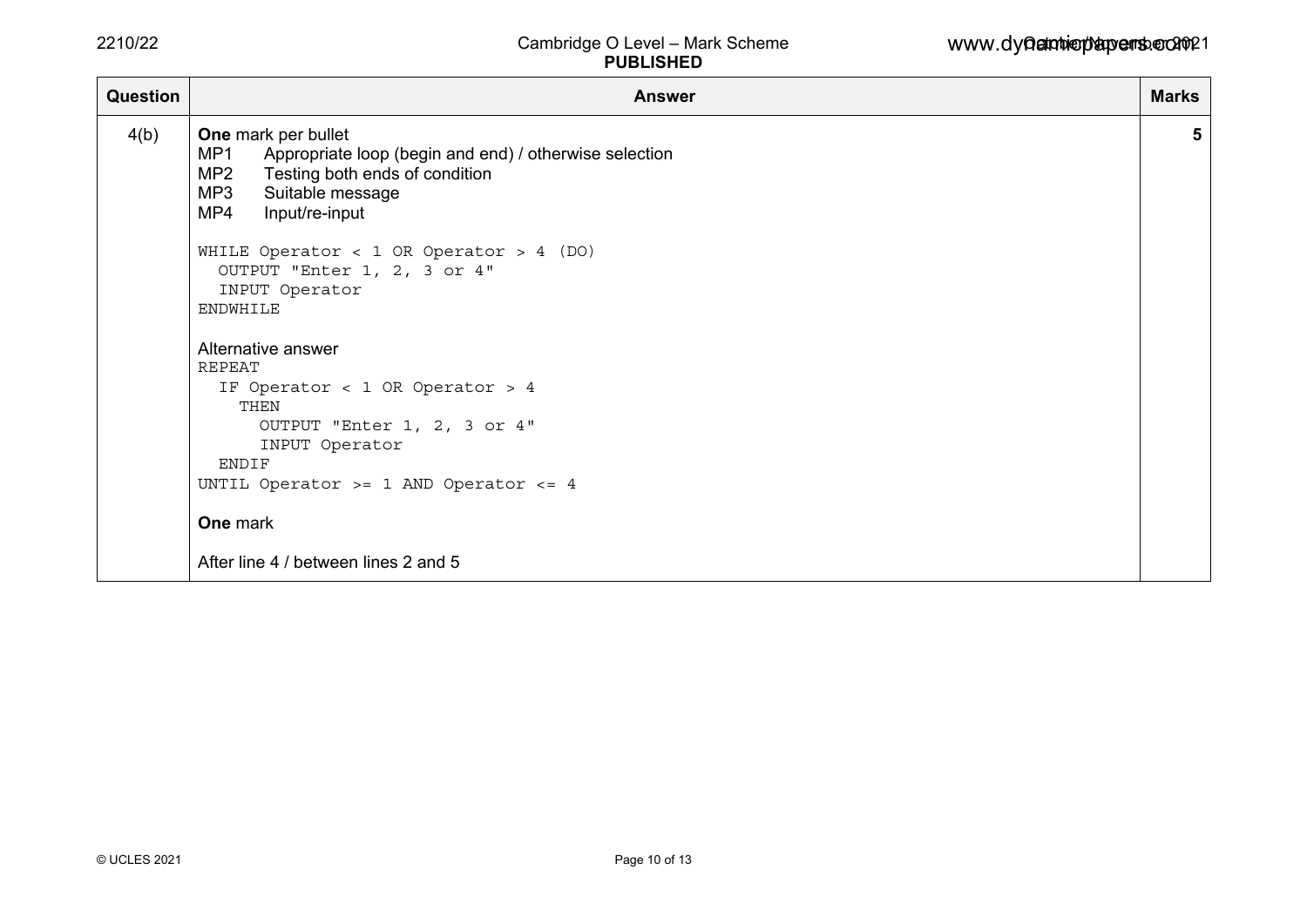| Question        | <b>Marks</b><br><b>Answer</b>    |       |                |                  |               |  |  |  |  |  |
|-----------------|----------------------------------|-------|----------------|------------------|---------------|--|--|--|--|--|
| $5\phantom{.0}$ | One mark for each correct column |       |                |                  |               |  |  |  |  |  |
|                 | List                             | Value | List1          | List2            | <b>OUTPUT</b> |  |  |  |  |  |
|                 |                                  |       | $\overline{0}$ | $\boldsymbol{0}$ |               |  |  |  |  |  |
|                 | 2                                |       |                |                  |               |  |  |  |  |  |
|                 |                                  | 77    |                | 77               |               |  |  |  |  |  |
|                 | 2                                |       |                |                  |               |  |  |  |  |  |
|                 |                                  | 16    |                | 93               |               |  |  |  |  |  |
|                 | $\mathbf{1}$                     |       |                |                  |               |  |  |  |  |  |
|                 |                                  | 35    | 35             |                  |               |  |  |  |  |  |
|                 | 2                                |       |                |                  |               |  |  |  |  |  |
|                 |                                  | $-7$  |                | 86               |               |  |  |  |  |  |
|                 | 5                                |       |                |                  |               |  |  |  |  |  |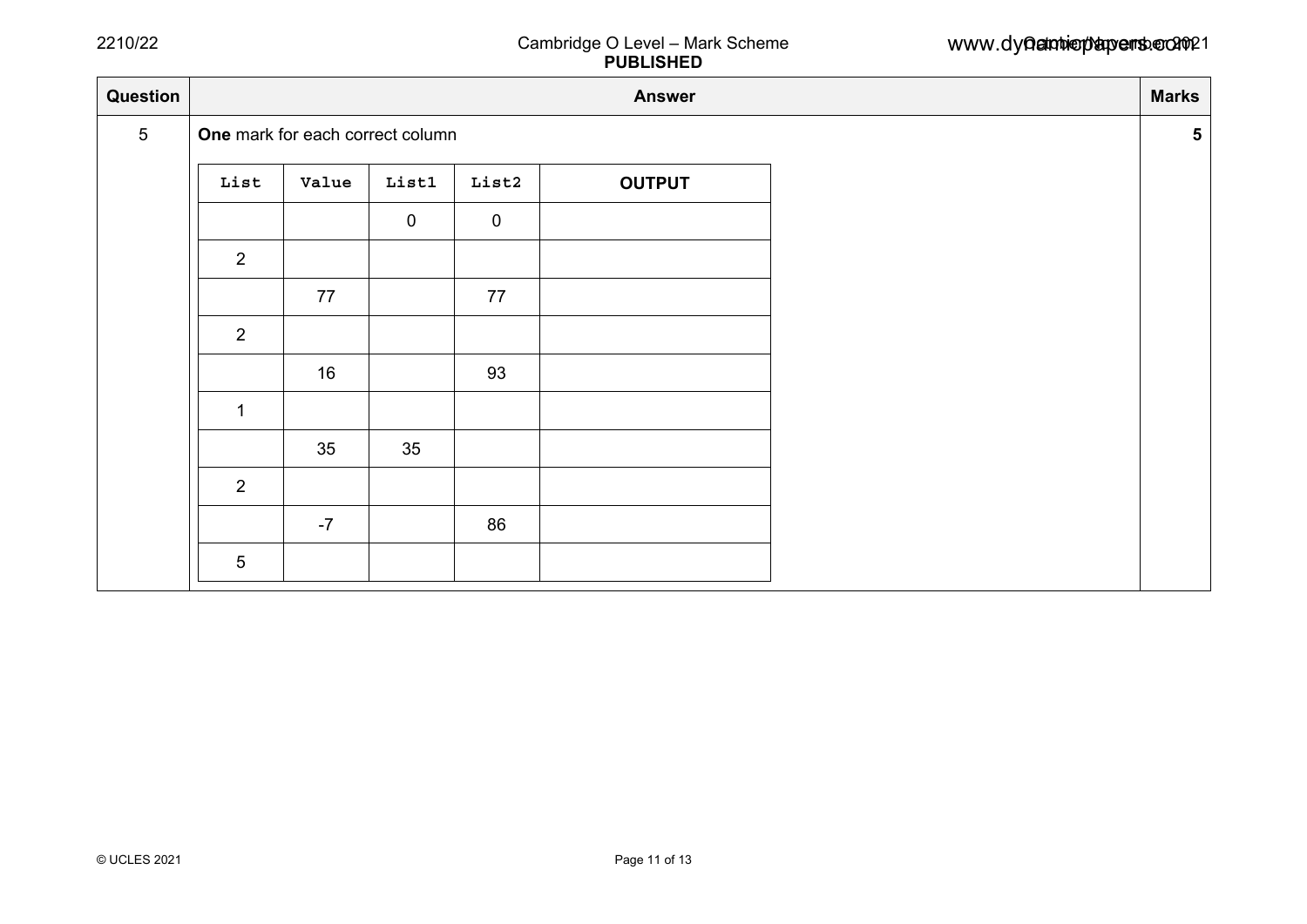| Question<br><b>Marks</b><br><b>Answer</b> |       |                |       |                    |  |  |  |  |  |
|-------------------------------------------|-------|----------------|-------|--------------------|--|--|--|--|--|
| List                                      | Value | $_{\tt List1}$ | List2 | <b>OUTPUT</b>      |  |  |  |  |  |
|                                           | 18    |                |       | Input Error        |  |  |  |  |  |
| $\mathbf{1}$                              |       |                |       |                    |  |  |  |  |  |
|                                           | 11    | 46             |       |                    |  |  |  |  |  |
| $\mathbf{1}$                              |       |                |       |                    |  |  |  |  |  |
|                                           | 12    | 58             |       |                    |  |  |  |  |  |
| $\overline{2}$                            |       |                |       |                    |  |  |  |  |  |
|                                           | 20    |                | 106   |                    |  |  |  |  |  |
| $-1$                                      |       |                |       | List $1 = 58$      |  |  |  |  |  |
|                                           |       |                |       | $List 2 = 106$     |  |  |  |  |  |
|                                           |       |                |       | List 2 is greatest |  |  |  |  |  |
|                                           |       |                |       |                    |  |  |  |  |  |
|                                           |       |                |       |                    |  |  |  |  |  |
|                                           |       |                |       |                    |  |  |  |  |  |
|                                           |       |                |       |                    |  |  |  |  |  |
|                                           |       |                |       |                    |  |  |  |  |  |